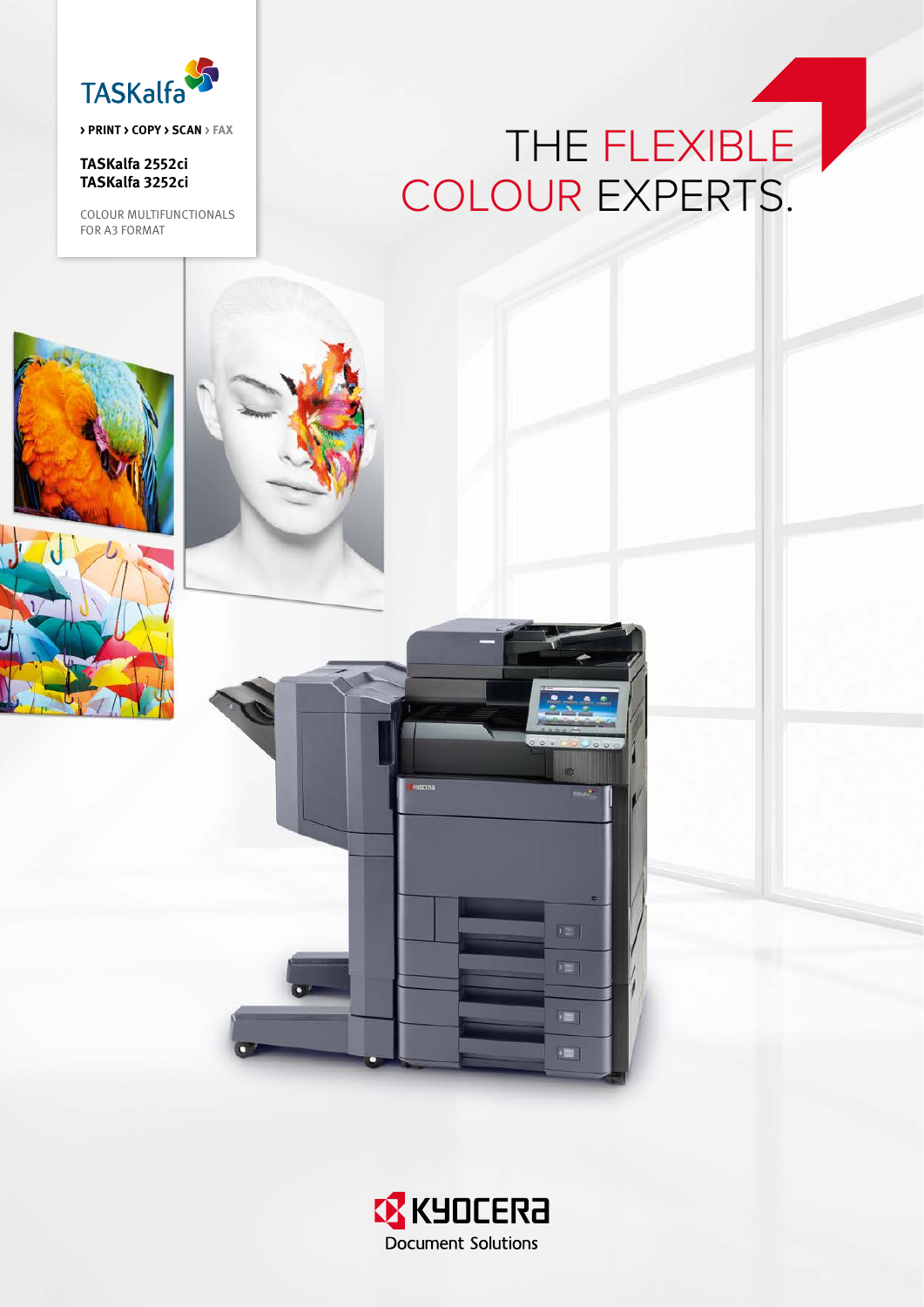A large, user-friendly, colour touch panel with intuitive controls and fewer buttons offers easy and quick access to all print, copy, scan and fax functions and is great for employees who are untrained in using the device.

- > CUSTOMISABLE HOME MENU SCREEN.
- **> USER-FRIENDLY DESIGN.**
- > TILTABLE SCREEN.

The new TASKalfas with high media flexibility deliver, before you even know it, oversized printouts for a borderless A3 result. Plus advanced scanning options allow you to edit, share and search through all your newly digitised files, saving you and your department valuable time and resources.



### A COLOURFUL TEAM PLAYER WITH EXCEPTIONAL QUALITIES

## THE PERFECT FIT FOR YOUR TEAM.

\* OPTIONAL

\*\*optional for TASKalfa 3252ci only



Designed with small departments in mind, these TASKalfa colour multifunctionals, with impressive time to first copy speeds, are flexible, high-output devices that are focussed on brilliant colour performance. Various paper sizes and a capacity of up to 7,150 sheets are supported, as well as a variety of paper feeders, which give you the easy option of printing bigger jobs, quickly and continuously.

If that doesn't impress you, then the outstanding image quality achieved thanks to advanced colour and toner technology definitely will. With a standard print resolution of 1,200 x 1,200 dpi, 2 bit depth (equivalent of 4,800 x 1,200 dpi), your printouts will amaze with their sharpness, increased vividness and wide range of colours.

If this TASKalfa device was applying for a position in your company, it would describe itself as a reliable team player that gets you results – the highest quality colour results. It would then go on to talk about its expertise in flexibility and reliability, as well as its talent for keeping an eye on your budget. And it should get the job.

> Your environmental footprint is as important to us as it is to you and we have developed energy-efficient technology to minimise it. A drastically reduced warm-up time results in less energy consumption and our new, thinner toner layer leads to less toner consumption.

Finally, you can rely on these team players being there for you when you need them most. We're proud of the minimal downtime achieved by our unique long-life components that offer durability and reliability in one. Add to this less waste and longer print runs and you'll ask yourself how you ever managed without them.



M

♦

- > UP TO 32 PAGES PER MINUTE A4 IN B/W AND COLOUR (TASKalfa 3252ci).
- > OUTSTANDING IMAGE QUALITY DUE TO ADVANCED COLOUR TECHNOLOGY.
- Standard print resolution of 1,200 x 1,200 dpi, 2 bit depth (equivalent of 4,800 x 1,200 dpi).
- Flexible paper handling from A6 up to SRA3 and beyond including productive finishing options and various paper feeders for up to 7,150 sheets.
- > TIME TO FIRST COPY 7.0 SECONDS IN COLOUR (TASKalfa 3252ci).
- 4 GB ram, 32 GB SSD + optional 320 GB HDD memory and storage.
- > SELECTABLE ONE-PATH, DUPLEX AND 2 REVERSING DOCUMENT PROCESSORS.
- Comprehensive support for all state-of-the-art mobile communications.
- Security-oriented\*: data security kit, support for integrated ID-card authentication supporting multiple-card technologies.
- **> FIERY CONTROLLER\*\* FOR HIGHEST PRODUCTIVITY AND COLOUR QUALITY.**

## EXCEPTIONAL USABILITY, GREATER PRODUCTIVITY.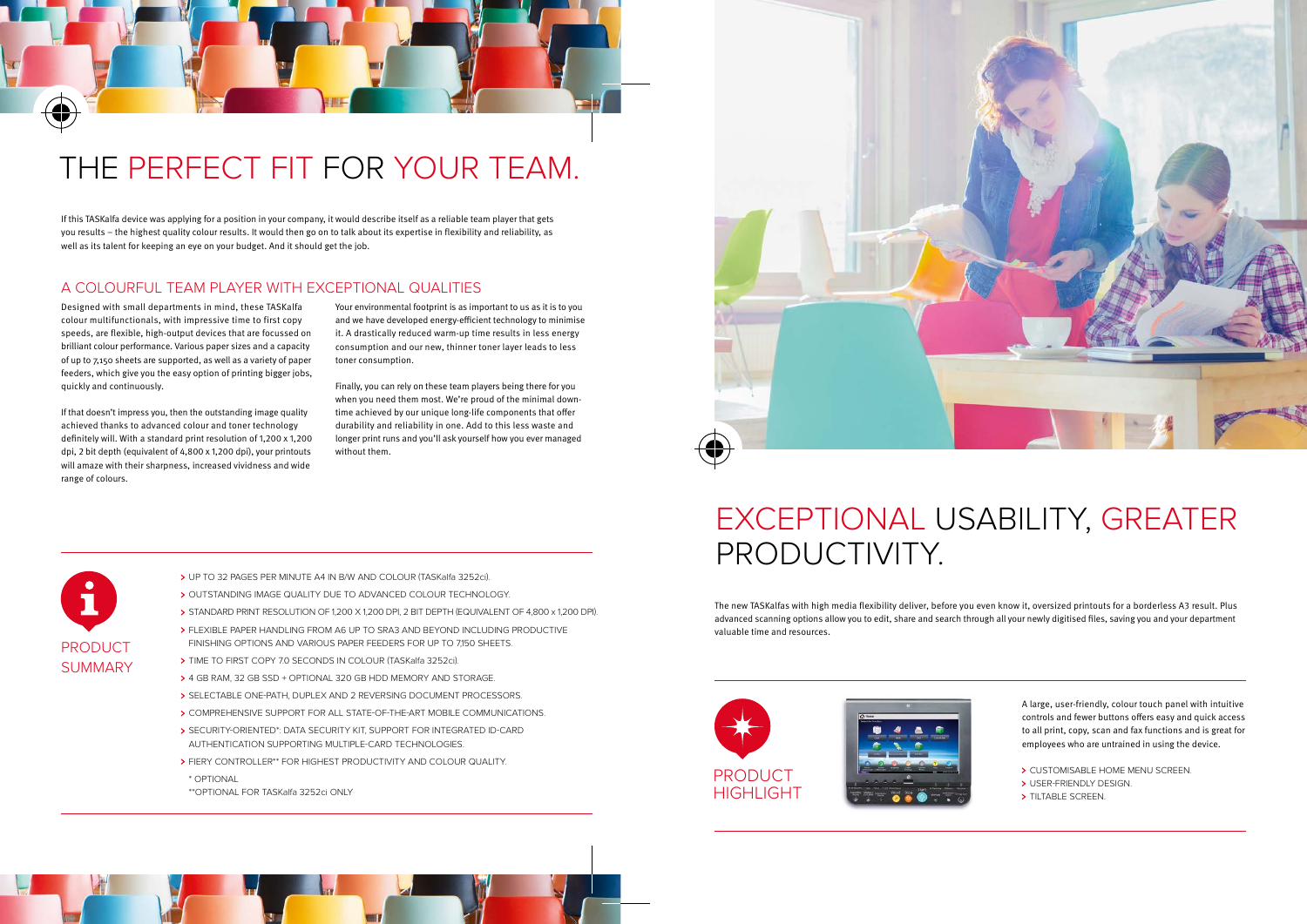

# A COLOUR QUALITY THAT WILL ASTOUND YOU.

### AUTHORISED USERS ONLY

### WORK THE WAY YOU WANT IT

## SECURE INFORMATION, WORKFLOW INTEGRATION.

Data falling into the wrong hands poses a number of security risks, but not with the new HDD and SSD standard encryption for the Kyocera TASKalfa series. KYOCERA's optional Data Security Kit minimises this risk even further, by removing all

Business applications such as Document Management Systems or Enterprise Resource Planning (ERP) are a fundamental part of most modern businesses, and KYOCERA has developed its own open software development platform, HyPAS™, to allow you to



#### > Renowned long-life components save resources.

temporarily-stored data from the hard disk once printing, copying or scanning is complete. Finally, optional card authentication functions should remove any concerns you might still have about unauthorised data access.

integrate your TASKalfa device into your existing business workflow. It's easy to set up from your device's control panel and once running, will stop you being distracted from more important duties.

#### ECONOMY ENVIRONMENT USABILITY

- You'll get at least 200,000 prints from our reliable OPC drums.
- > High reliability means less downtime and increased savings.



- User-friendly, customisable home screen with simple and intuitive menu.
- Enhanced functionality and usability thanks to improved driver.
- > Extended mobile device support: Mopria, Airprint, NFC, Wi-Fi Direct.

> Uses as little energy as possible. > Energy is only used when needed.

Thanks to the innovative toner technology, our high-performing TASKalfas definitely don't disappoint when it comes to the final results. Along with impressive vividness and gradation, the high colour consistency and even light reflection of printouts has opened up the door to a range of in-house production possibilities.

And when you thought more wasn't possible, you can add a Fiery controller to the TASKalfa 3252ci series to increase productivity and a professional ICC-based colour management option that'll work with the largest of data sizes to produce the most precise printouts.

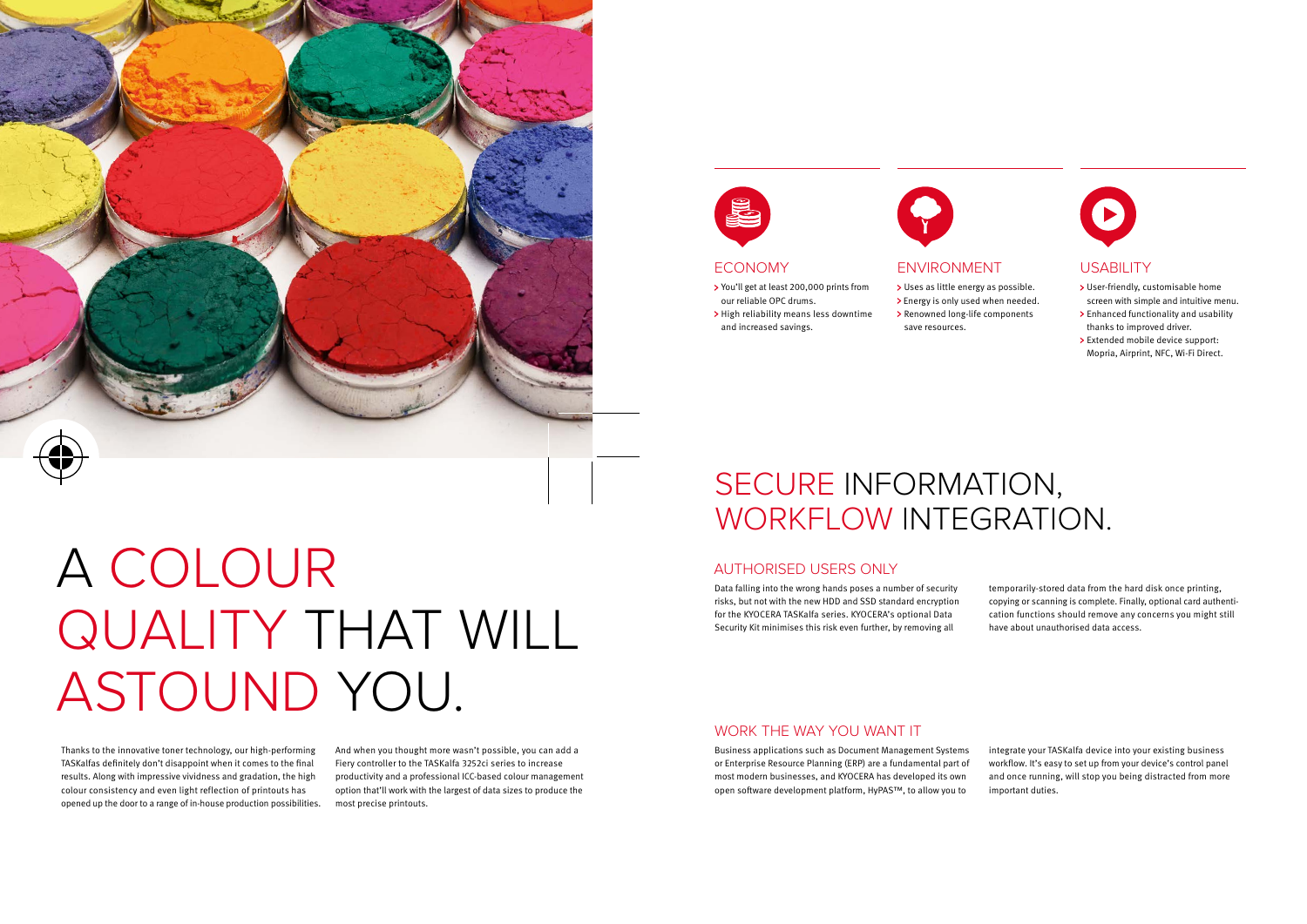### ADDITIONAL PAPER HANDLING FOR ALL YOUR REQUIREMENTS

## MORE MFP THAN YOU CAN IMAGINE.

If you're looking for device flexibility to match your individual needs, then take your original TASKalfa MFP and add a range of paper-handling options such as document processors and finishers with optional booklet unit. Now connect additional

paper trays with a paper capacity of up to 7,150 sheets for up to six different media types and the new TASKalfa devices will let you print to your heart's content.

BF-730 Booklet and tri-folding unit.









#### Card Authentication The card authentication function not only optimally protects sensitive data, it also allows a personalised use of the device.

- ONE-PATH DUPLEX DOCUMENT PROCESSOR DP-7110 with a capacity of 270 sheets, scans double-sided originals in one path.
- PF-7100 Paper feeder 2x 500 sheets, ideal for paper sizes between A6 and SRA3 (320 x 450mm).
- SPACE-SAVING INnER FINISHER DF-7100 500-sheet capacity, stapling up to 50 sheets A4 and A3 at 3 positions.







### document processor DP-7100

One-way document processor that automatically reverses double-sided documents.





4000-sheet finisher DF-7110 Particularly suited for large outputs. With standard stapling and optional punching function.

## 1000-sheet finisher DF-7120 Supports various formats from B5E to A3. With standard stapling and

optional punching function.



3,000-sheet paper feeder PF-7120 Ideal for large print runs in A4.

2x 1,500-sheet paper feeder PF-7110 Supports A4, B5 and letter formats.

#### 2x 500-sheet paper feeder PF-7100 Ideal for paper sizes between

A6 and SRA3 (320 x 450mm).